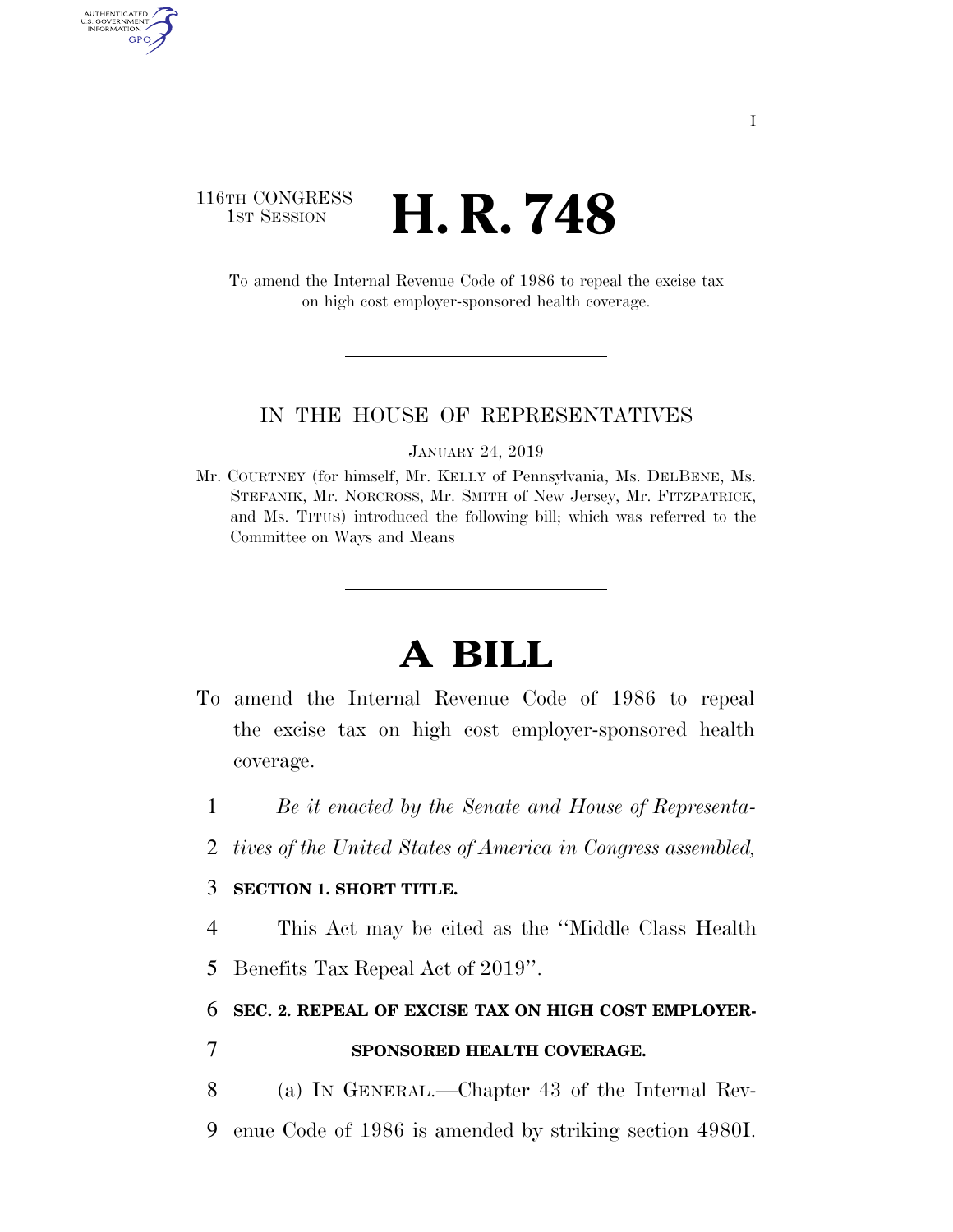(b) CONFORMING AMENDMENT.—Section 6051 of such Code is amended— (1) in paragraph (14) of subsection (a), by 4 striking "section  $4980I(d)(1)$ " and inserting "sub- $5 \qquad \text{section (g)''}$ , and (2) by adding at the end the following: ''(g) APPLICABLE EMPLOYER-SPONSORED COV- ERAGE.—For purposes of subsection (a)(14)— 9 "(1) IN GENERAL.—The term 'applicable em- ployer-sponsored coverage' means, with respect to any employee, coverage under any group health plan made available to the employee by an employer which is excludable from the employee's gross in- come under section 106, or would be so excludable if it were employer-provided coverage (within the meaning of such section 106). 17 "(2) EXCEPTIONS.—The term 'applicable em- ployer-sponsored coverage' shall not include— 19 ''(A) any coverage (whether through insur-

 ance or otherwise) described in section 21 9832 $(e)(1)$  (other than subparagraph  $(G)$  there-22 of) or for long-term care,

23  $\cdot$  (B) any coverage under a separate policy, certificate, or contract of insurance which pro-vides benefits substantially all of which are for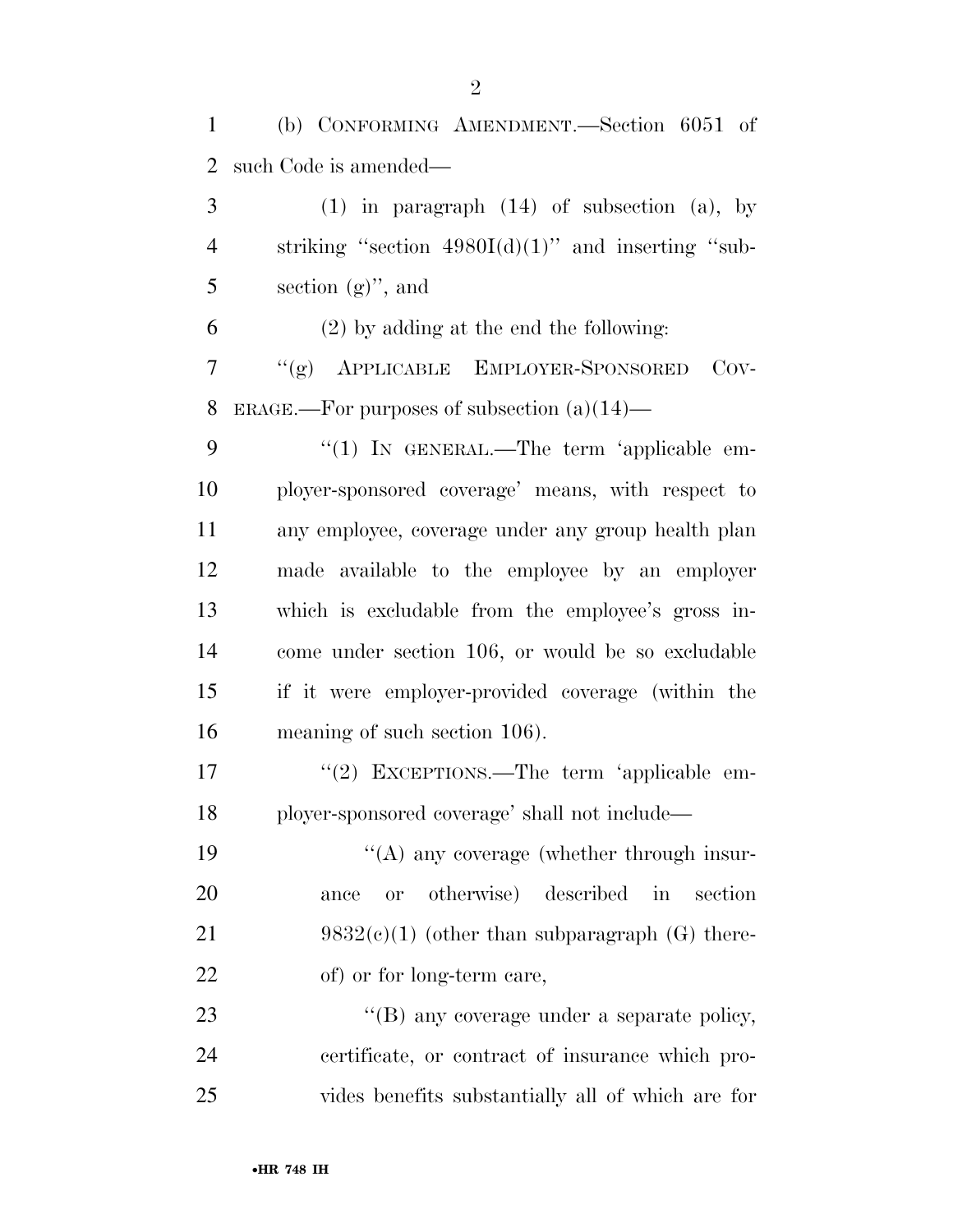treatment of the mouth (including any organ or structure within the mouth) or for treatment of the eye, or ''(C) any coverage described in section 5 9832(c)(3) the payment for which is not exclud- able from gross income and for which a deduc- tion under section 162(l) is not allowable. 8 "(3) COVERAGE INCLUDES EMPLOYEE PAID PORTION.—Coverage shall be treated as applicable employer-sponsored coverage without regard to whether the employer or employee pays for the cov- erage. 13 "(4) GOVERNMENTAL PLANS INCLUDED. Ap- plicable employer-sponsored coverage shall include coverage under any group health plan established and maintained primarily for its civilian employees by the Government of the United States, by the gov- ernment of any State or political subdivision thereof, or by any agency or instrumentality of any such gov- ernment.  $"(5)$  COST OF COVERAGE.— 22 "(A) HEALTH FSAS.—In the case of appli- cable employer-sponsored coverage consisting of coverage under a flexible spending arrangement

25 (as defined in section  $106(c)(2)$ ), the cost of the